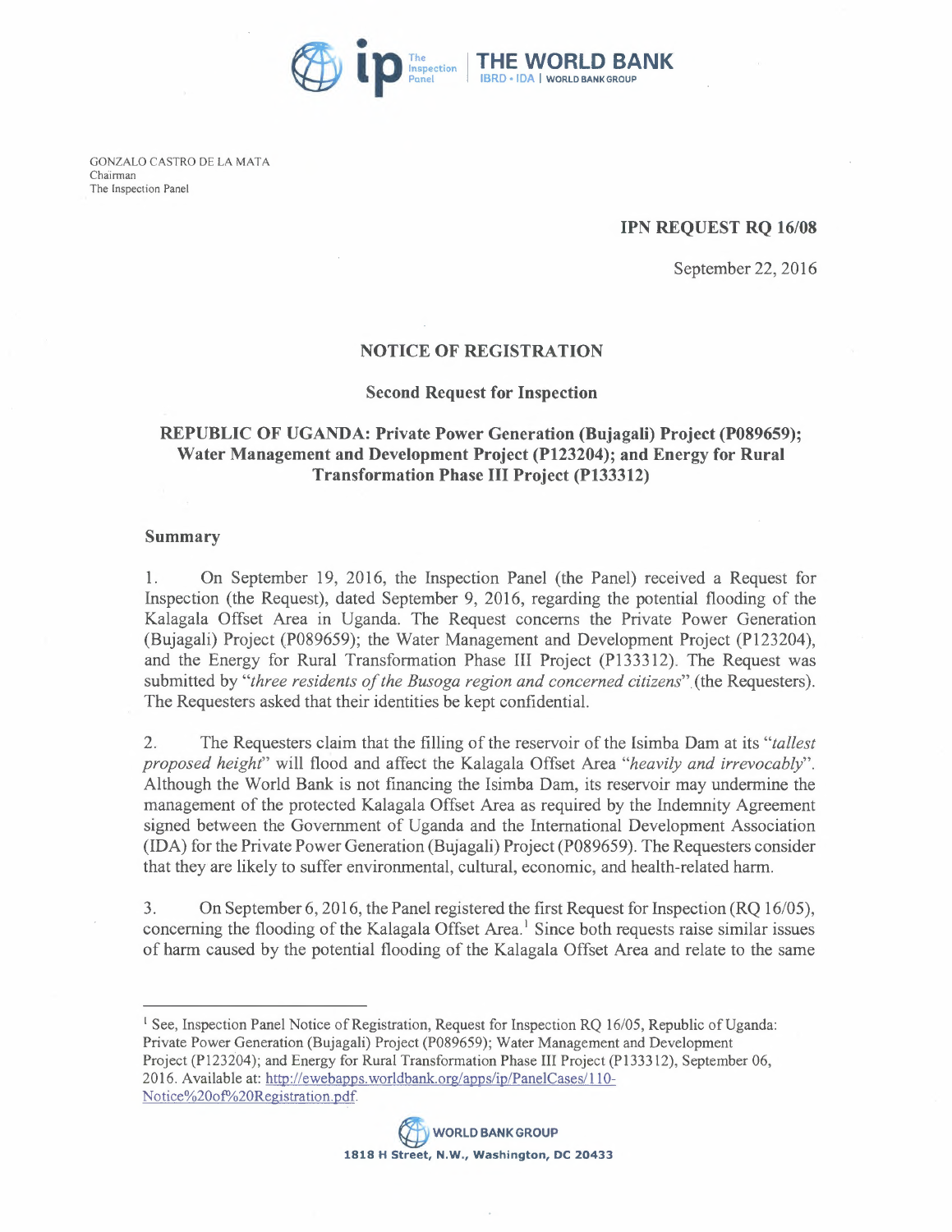projects mentioned in the registration of the first Request, the Panel intends to process these two requests jointly for reasons of economy and efficiency.

# **The Projects**

4. The Notice of Registration for the first Request (RQ *16105)* issued by the Panel on September 6, 2016 provides the information on the projects. In summary, the Private Power Generation (Bujagali) Project was approved on April 26, 2007, and supported through an IDA Partial Risk Guarantee of up to US\$115 million (out of a total project-cost of US\$750 million). As part of the Bujagali project, the Government of Uganda and IDA entered into an Indemnity Agreement, which requires the Government to protect the natural habitat and environmental and spiritual values of the Kalagala Offset Area.

5. The Water Management and Development Project (the WMDP) was approved for an amount of US\$135 million equivalent on June 26, 2012. At the time of receipt of this second Request the WMDP was 42.66 percent disbursed. The Kalagala Offset Sustainable Management Plan sub-component of the project aims to *"support priority investments related to the implementation of the environmental offset that complements the Bujagali Hydropower*  Project."<sup>2</sup>

6. The Energy for Rural Transformation Phase III Project (ERT-III) was approved on June 5, 2015, for an amount of US\$135 million equivalent. At the time of receipt of this second Request, ERT-III was still less than 1 percent disbursed. The Panel understands that Bank Management is supporting the preparation of an Addendum to the Environmental and Social Impact Assessment (ESIA Addendum) of the non-Bank financed Isimba hydropower project under the ERT-Ill. The ESIA Addendum would cover the main environmental and social impacts of the Isimba hydropower project on the Kalagala Offset Area and corresponding mitigation measures.

#### **Concerns Raised in the Request**

7. The Requesters argue that the residents living **in** the vicinity of the Kalagala Offset Area are likely to suffer environmental, economic, cultural, and health related harms from the failure to protect the *"biologically diverse and culturally significant section of the Nile River and its riverbanks, in direct violation of the [Indemnity] Agreement."* They add that this part of the river "is home to many unique species of plants and animals, which will be lost forever" if the Kalagala Offset Area is not protected. The Requesters state that they have raised this issue with World Bank Management, *"but are not satisfied that enough is being done to ensure that the Kalagala Offset Agreement is respected."* The Requesters also state that while they are concerned with the filling of the reservoir at its *"tallest proposed height",* they are not against the construction of Isimba Dam itself.

8. The Requesters allege that the flooding of the Kalagala Offset Area will have economic consequences. They state that the adventure tourism industry, which directly or indirectly provides means of living for many, will suffer if the Isimba Dam is built at its highest point,

<sup>&</sup>lt;sup>2</sup> Project Appraisal Document ("PAD"), Water Management and Development Project, June 1, 2012, page 7.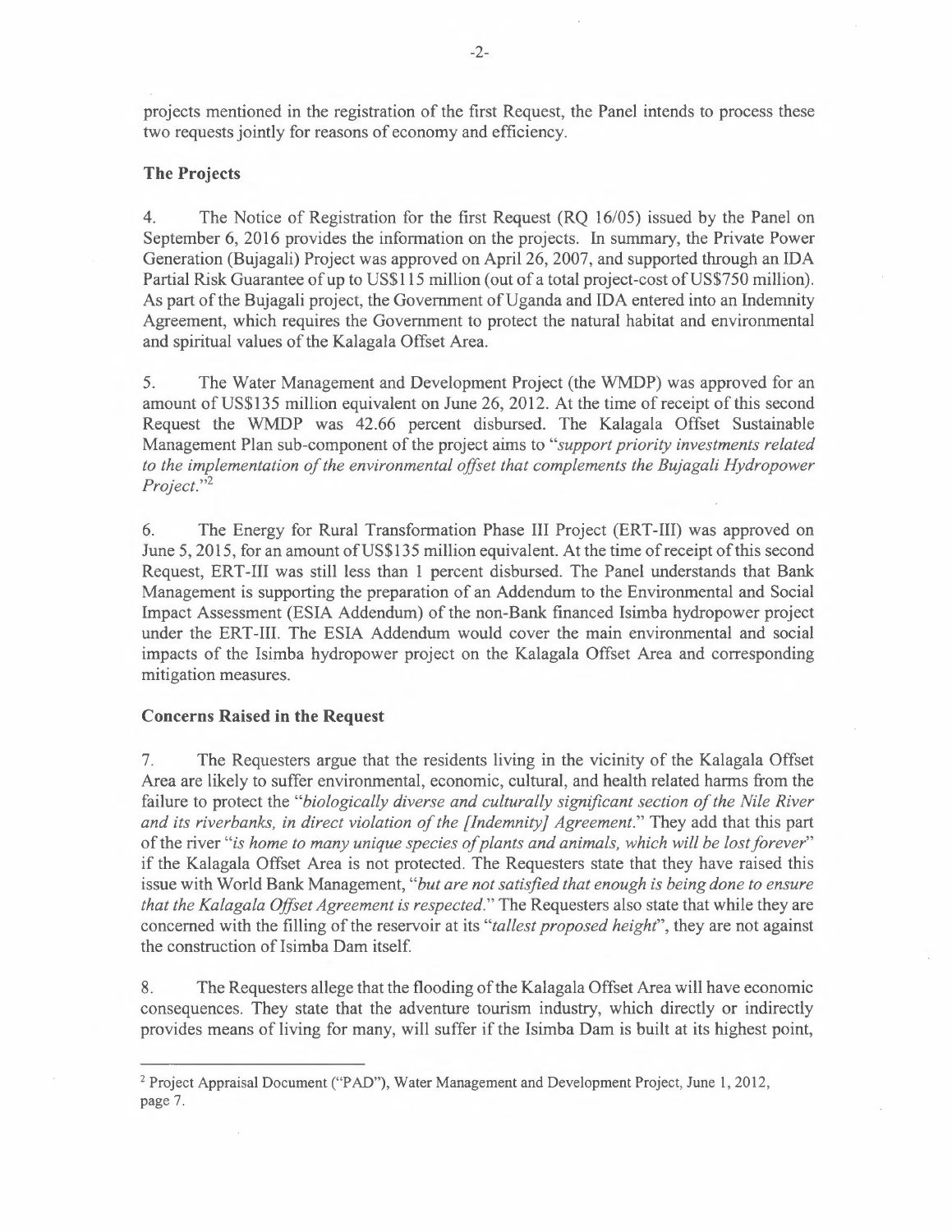which would consequently flood three quarters of the Kalagala Offset Area. They note that when the Bujagali Dam was constructed the owners of restaurants, arts and crafts businesses, local fruit and vegetable stores, taxi and *"bodabodas"* (motorcycle taxi), and local tour guides and entertainers, saw their businesses *"slow down or disappear."* The business-owners who remain are afraid the flooding caused by Isimba will harm them again. According to the Requesters, the decline in tourism will also affect the amount of taxes collected, national revenues, and ultimately the maintenance of public infrastructure in the area, including roads. They add that the area constitutes a source of livelihood for many fishermen, subsistence farmers, as well as ferry drivers who make a living transporting people across the river. The Requesters also allege that joblessness will rise leading to many problems *"such as theft and gambling, excessive drinking, drug abuse, and other social ills."* According to the Requesters, this will in tum result in political problems caused by the jobless pressuring the government to create new jobs.

9. The Requesters state that the *"Busoga gods and spirits that used to guard the Bujaga/i falls"* had moved away when the Bujagali dam was built. They state that the Busoga will suffer problems if the gods and spirit move away again after the flooding of Itanda (located in the Kalagala Offset Area). They tell the story of the *"old Muvule tree,"* which was cut because of the Bujagali Dam, and to which believers travelled from many different areas and countries to be blessed. The Requesters state their deep concern if another important cultural spiritual location such as this one would disappear because of the flooding, adding that it *"would be a grave burden to the people of this area."* 

10. The Requesters are also concerned about the health impacts in the area between Bujagali and Isimba Dams, which will become a stagnant pool where sewage and industrial waste is dumped. They also argue that the spread of deadly diseases such as *"Bilharzia"* and diarrhea will increase. Additionally, they state that crocodiles will move to the stagnant waters and attack people and other animals.

# **Initial Due Diligence**

11. After receipt of the Request, the Panel conducted its initial due diligence and verified that the Request was submitted by two or more people as required under the Panel's Operating Procedures. Furthermore, the Panel notes that the issues had been brought to the attention of the Bank in September and December of 2014, respectively.

12. The Panel also verified that the Request meets the requirements for registration. The Request is not frivolous or anonymous. The Bank supports the protection and management of the Kalagala Offset Area. The Bujagali Project, the WMDP, and the ERT-III Project can be plausibly linked to the alleged harm. The Bank's financing of WMDP and ERT-III are both less than 95 percent disbursed, and the Bank continues to monitor the Bujagali project.<sup>3</sup> The subject matter of the Request does not concern issues of procurement. Finally, the Request is not the same as a previous Request on which the Panel has already made a recommendation.<sup>4</sup>

 $3$  At the time of receipt of the Request, the WMDP was 42.66 percent disbursed and the Energy for Rural Transformation Phase III Project was less than 1 percent disbursed.

<sup>4</sup>On August 29,2008, the Panel issued the investigation report regarding the Uganda Private Power Generation (Bujagali) Project. However, none of the issues raised in the context of that investigation relates to the Kalagala Offset Area.